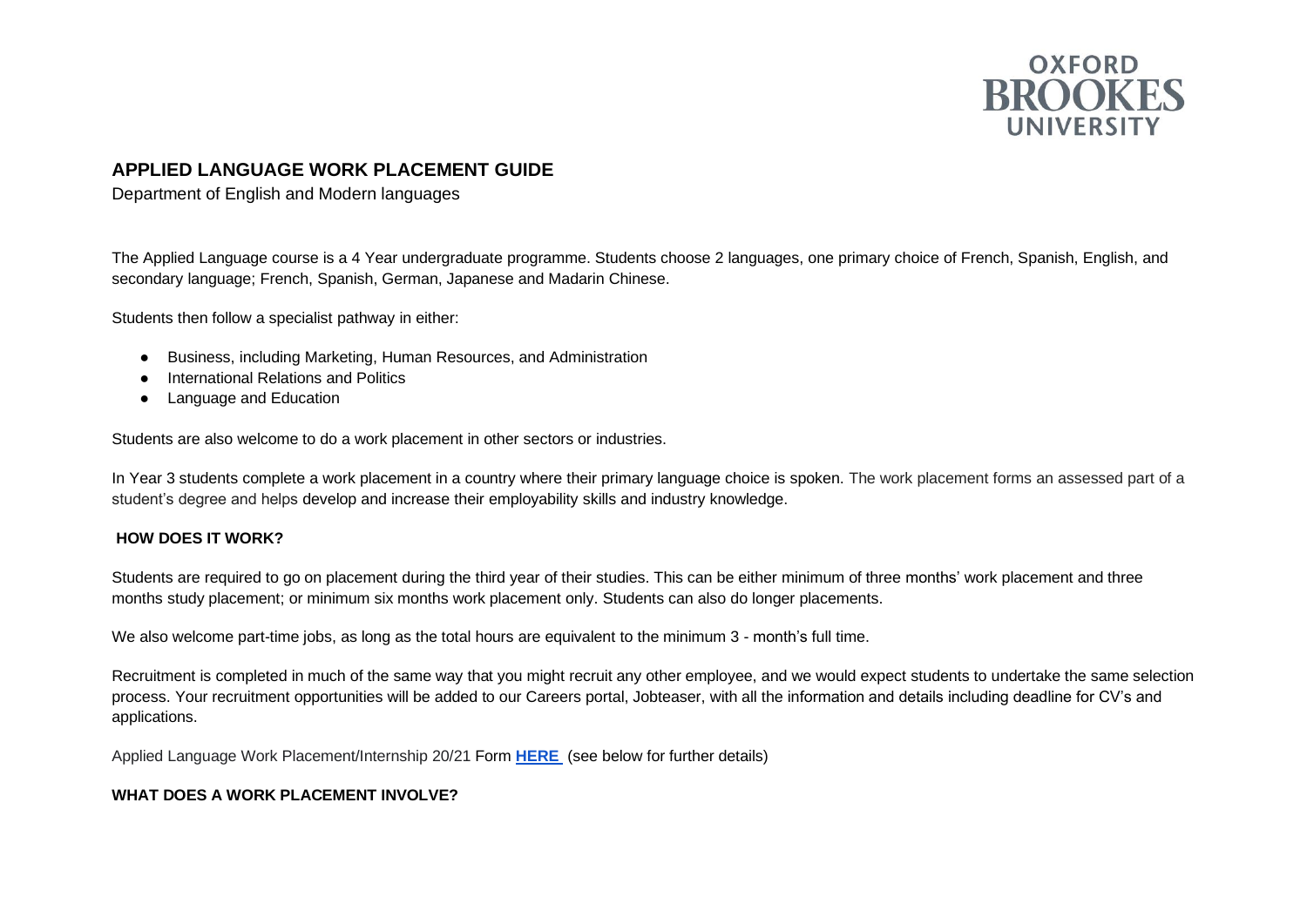

Applied Language students in year 3 are required to find employment for 6 months full-time (minimum contract of 24 weeks), a paid sustainable salary (or commensurate to the placement role) and a suitable level of responsibility to add value to their degree.

Prior to the placement, students are required to complete a training agreement in conjunction with their line manager and company contract to set objectives and monitor progress. At the mid-point stage the student is required to complete and submit an interim progress report to the University and, at the end of the placement, the student is required to deliver a presentation to their line manager and their University Placement Tutor (a member of our academic staff).

Whilst on placement, students are required to reflect on their learning by completing a skills audit with evidence and submitting a research proposal for their final year project linked to the work placement. So if the company has a small project in mind, the student would welcome the opportunity to be involved. All students are allocated a Placement Tutor (a member of our academic staff) to help support them, in conjunction with the organisation, throughout their time on placement.

# **WHAT ARE THE ADVANTAGES IN PLACING AN OXFORD BROOKES STUDENT?**

By having an Applied Language student you gain:

- highly knowledgeable students in their field
- new ideas and an enthusiastic approach
- subject specific knowledge and professional skills students have gained so far in their degree to enhance your workplace environment
- students' adaptability to business environments
- a supportive recruitment service

## **HOW TO ADVERTISE YOUR POSITION AND RECRUIT - JOBTEASER**

We advertise your placement positions free of charge to our Careers portal, Jobteaser. All students on the Modern Language courses will be able to access and view your job opportunities and apply directly.

## **CONTACT US**

For further information please contact the Partnerships and Placements office. Email: hss-employability@brookes.ac.uk Telephone: +44 (0) 1865 48 3165/3920 [www.english-languages.brookes.ac.uk](http://www.english-languages.brookes.ac.uk/)